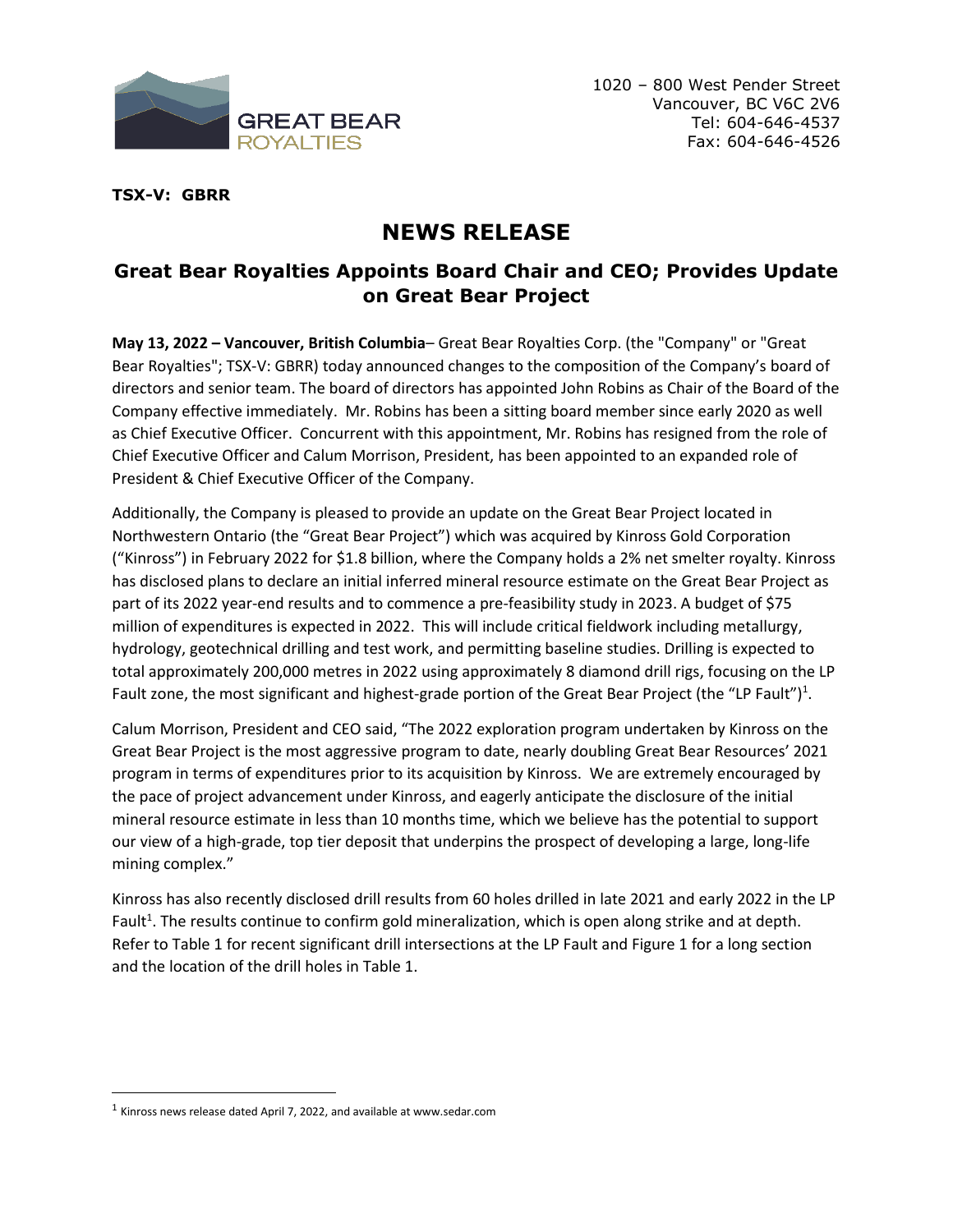| Drill hole    | From $(m)$ | To $(m)$ | Downhole Length (m) | True Thickness (m) | Gold $(q/t)$ |
|---------------|------------|----------|---------------------|--------------------|--------------|
| BR-481        | 461.50     | 471.75   | 10.25               | 10.1               | 15.10        |
| including     | 470.60     | 471.75   | 1.15                | 1.0                | 65.83        |
| and           | 531.90     | 537.10   | 5.20                | 4.9                | 21.14        |
| and           | 541.50     | 549.00   | 7.50                | 5.7                | 9.79         |
| BR-482        | 289.50     | 293.20   | 3.70                | 3.6                | 11.54        |
| BR-484        | 593.50     | 602.85   | 9.35                | 9.2                | 6.11         |
| <b>BR-485</b> | 593.90     | 598.00   | 4.10                | 3.9                | 9.63         |
| <b>BR-495</b> | 492.55     | 500.80   | 8.25                | 8.1                | 5.03         |
| <b>BR-503</b> | 18.70      | 30.10    | 11.40               | 11.2               | 10.80        |
| including     | 18.70      | 22.45    | 3.75                | 3.6                | 25.72        |
| <b>BR-508</b> | 22.30      | 26.85    | 4.55                | 4.4                | 13.23        |
| BR-521        | 49.95      | 92.00    | 42.05               | 40.5               | 0.78         |

**Table 1 – Drill intersections at the LP Fault**

*\*\*Kinross news release dated April 7, 2022*



*\*\*Kinross news release dated April 7, 2022*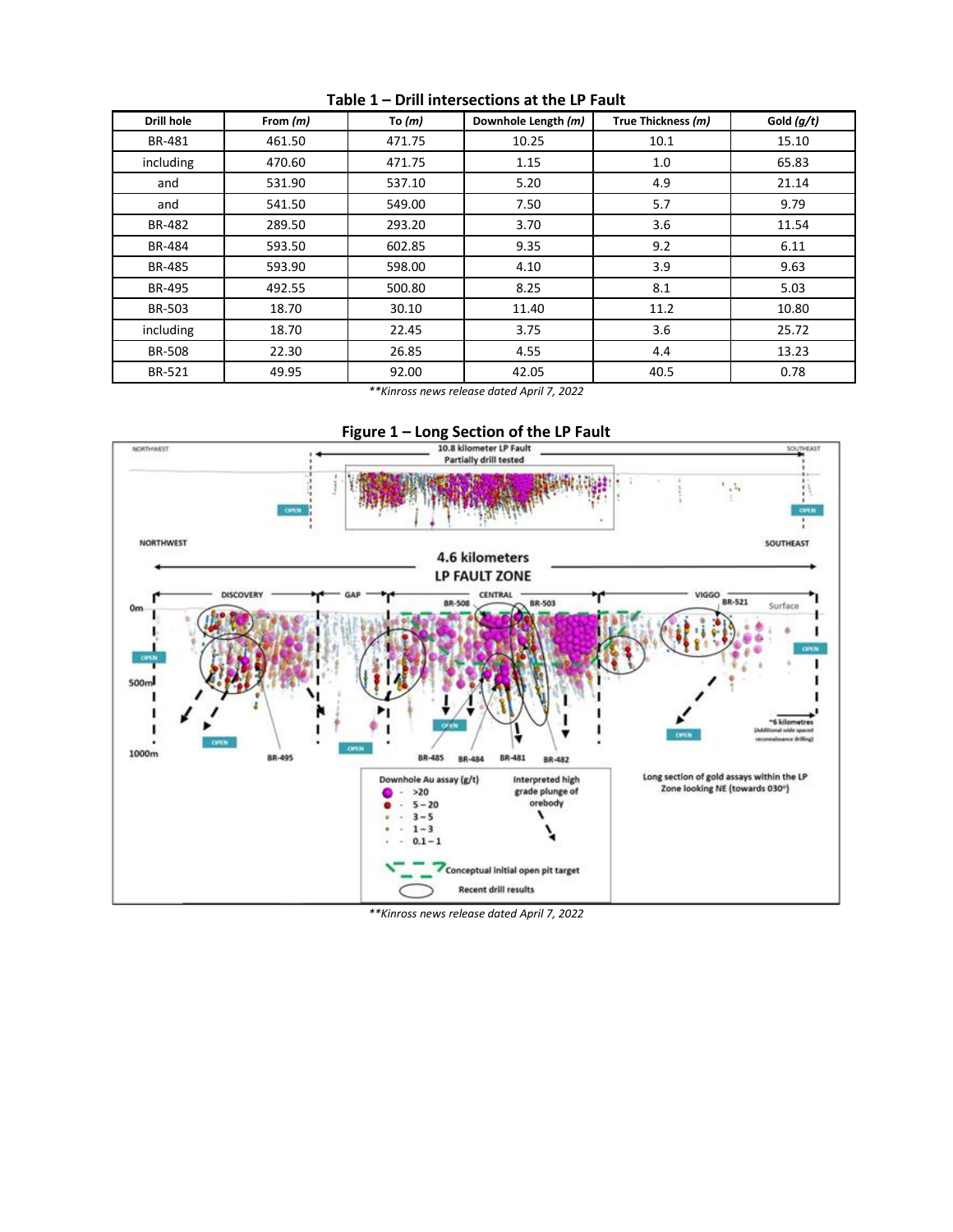#### **ON BEHALF OF THE BOARD**

Calum Morrison, President & CEO

#### **For Further Information Contact:**

| Calum Morrison              | Chase Taylor-Robins                |
|-----------------------------|------------------------------------|
| President & CEO             | Manager, Business Development & IR |
| info@greatbearroyalties.com | info@greatbearroyalties.com        |

#### **About Great Bear Royalties Corp.**

Great Bear Royalties Corp. is a precious metals royalty and streaming company. The Company's principal asset is a 2% Net Smelter Royalty on Kinross Gold Corporation's Great Bear Project located in Northwestern Ontario. The Great Bear Project is Canada's newest major gold discovery, with one of the largest exploration programs in the country currently underway (\$75 million / +200,000m of drilling) with an objective to further establish its status as a potential Tier 1 gold project.

## **Technical and Third-Party Information**

John Robins P. Geo, Board Chair for the Company and a qualified person as defined under National Instrument 43-101 – *Standards of Disclosure for Mineral Projects* has reviewed and approved the written scientific and technical disclosure contained in this document. Except where otherwise stated, the disclosure in this news release relating to the Great Bear Project is based on information publicly disclosed by Kinross and information/data available in the public domain as at the date hereof, and none of this information has been independently verified by the Company. Specifically, as a royalty holder, the Company has limited access to the Great Bear Project. The Company may from time to time receive operating information from Kinross, which it is not permitted to disclose to the public. The Company is dependent on, (i) Kinross and their qualified persons to provide information to the Company, or (ii) on publicly available information to prepare disclosure pertaining to the Great Bear Project, and generally has limited or no ability to independently verify such information. Although the Company does not have any knowledge that such information may not be accurate, there can be no assurance that such thirdparty information is complete or accurate. Some reported public information in respect of the Great Bear Project may relate to a larger property area than the area covered by the Company's royalty interest. The Company's royalty interest may cover less than 100% of the Great Bear Project and may only apply to a portion of the publicly reported mineral reserves, mineral resources and or production from the Great Bear Project.

## **Forward Looking Statements**

This news release contains "forward-looking information" or "forward-looking statements" within the meaning of applicable securities legislation. Forward-looking information is provided as of the date of this news release and the Company does not intend to and does not assume any obligation to update forward-looking information, except as required by applicable law. For this reason and the reasons set forth below, investors should not place undue reliance on forward looking statements.

Generally, forward-looking information can be identified by the use of forward-looking terminology such as "plans", "expects" or "does not expect", "is expected", "budget", "scheduled", "estimates", "forecasts", "intends", "anticipates" or "does not anticipate", or "believes" or variations of such words and phrases or statements that certain actions, events or results "may", "could", "would", "might" or